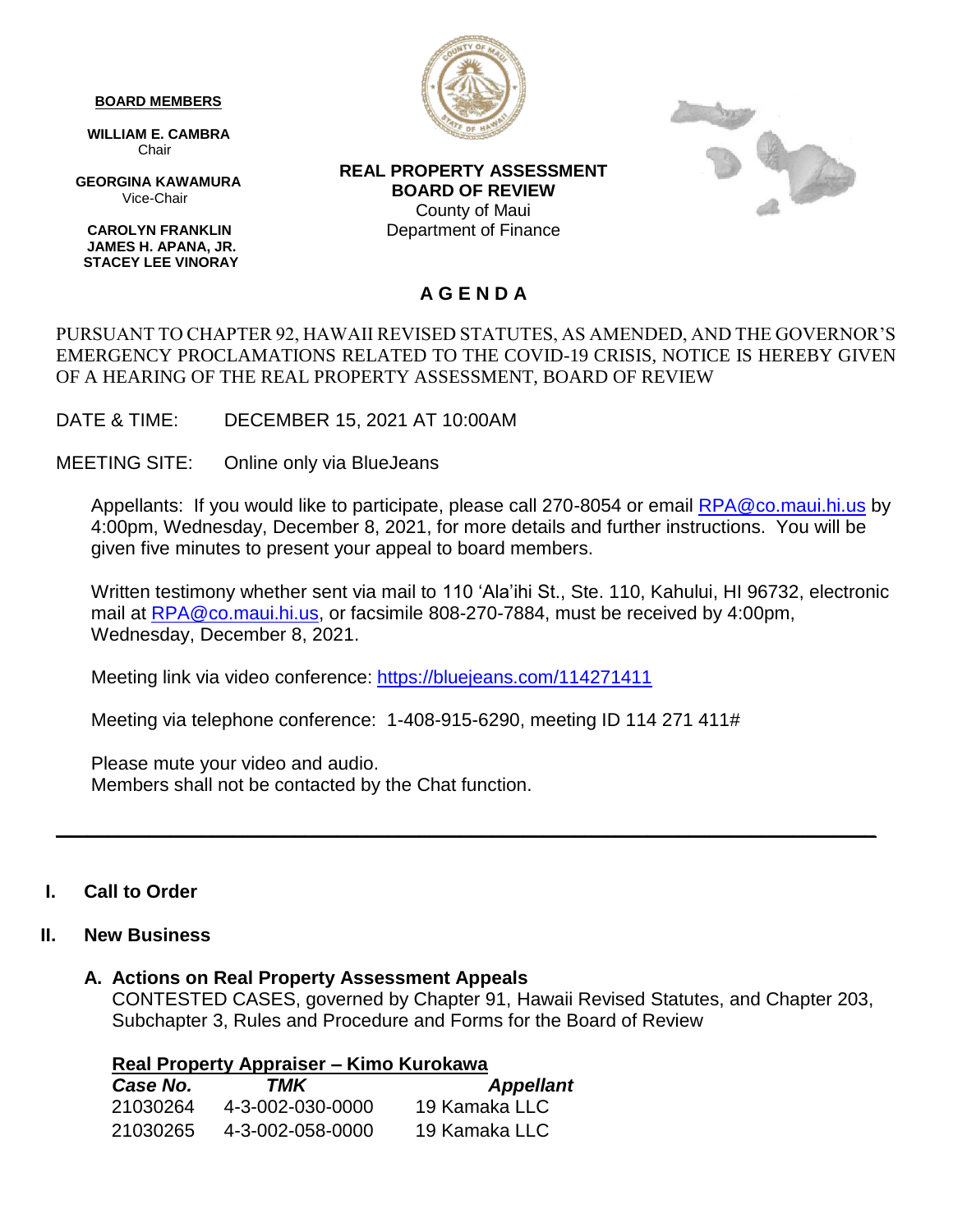#### Real Property Assessment Agenda December 15, 2021

# **Real Property Appraiser – Kimo Kurokawa (con't)**

| Case No. | <b>TMK</b>       | <b>Appellant</b>               |
|----------|------------------|--------------------------------|
| 21028941 | 4-2-002-004-0001 | Napili Kai Ltd                 |
| 21028949 | 4-2-002-004-0002 | Napili Kai Ltd                 |
| 21028953 | 4-2-002-004-0003 | Napili Kai Ltd                 |
| 21028955 | 4-2-002-004-0004 | Napili Kai Ltd                 |
| 21028959 | 4-2-002-004-0005 | Napili Kai Ltd                 |
| 21028962 | 4-2-002-004-0006 | Napili Kai Ltd                 |
| 21028926 | 4-2-002-004-0007 | Livingston 2009 Family Trust   |
| 21028963 | 4-2-002-004-0008 | Napili Kai Ltd                 |
| 21028934 | 4-2-002-004-0009 | <b>Terwiske Family Trust</b>   |
| 21028940 | 4-2-002-004-0010 | Oro Construction Company       |
| 21028965 | 4-2-002-004-0011 | Napili Kai Ltd                 |
| 21028967 | 4-2-002-004-0012 | Napili Kai Ltd                 |
| 21028969 | 4-2-002-004-0013 | Napili Kai Ltd                 |
| 21028971 | 4-2-002-004-0014 | Napili Kai Ltd                 |
| 21028932 | 4-2-002-004-0016 | Livingston 2009 Family Trust   |
| 21028974 | 4-2-002-004-0017 | Millar J C Hawaii Inc          |
| 21028951 | 4-2-002-004-0019 | H A Holdings Ltd               |
| 21029101 | 4-2-002-004-0021 | <b>William L Sauder</b>        |
| 21028977 | 4-2-002-004-0022 | Napili Kai Ltd                 |
| 21028979 | 4-2-002-004-0023 | Napili Kai Ltd                 |
| 21028982 | 4-2-002-004-0024 | Napili Kai Ltd                 |
| 21028984 | 4-2-002-004-0025 | Napili Kai Ltd                 |
| 21028987 | 4-2-002-004-0026 | Napili Kai Ltd                 |
| 21029098 | 4-2-002-004-0027 | H A Holdings Ltd               |
| 21029105 | 4-2-002-004-0028 | Michael/Patricia Gollong Trust |
| 21028936 | 4-2-002-004-0029 | <b>Terwiske Family Trust</b>   |
| 21028989 | 4-2-002-004-0030 | Napili Kai Ltd                 |
| 21028946 | 4-2-002-004-0031 | Oro Construction Company       |
| 21029107 | 4-2-002-004-0032 | <b>James Clark Prichard</b>    |
| 21029110 | 4-2-002-004-0033 | Fox Family 2010 Trust          |
| 21029113 | 4-2-002-004-0034 | <b>Barbara R Denson Trust</b>  |
| 21028992 | 4-2-002-004-0035 | Napili Kai Ltd                 |
| 21028995 | 4-2-002-004-0036 | Napili Kai Ltd                 |
| 21029115 | 4-2-002-004-0037 | <b>Park Living Trust</b>       |
|          |                  |                                |
| 21029358 | 4-2-002-005-0001 | Donald J Pospisil              |
| 21029371 | 4-2-002-005-0002 | Joylee Maui LLC                |
| 21029379 | 4-2-002-005-0003 | <b>Big Feather Ranch LLC</b>   |
| 21029381 | 4-2-002-005-0004 | <b>Arthur Y Mori Trust</b>     |
| 21029384 | 4-2-002-005-0005 | <b>Hartford Family Trust</b>   |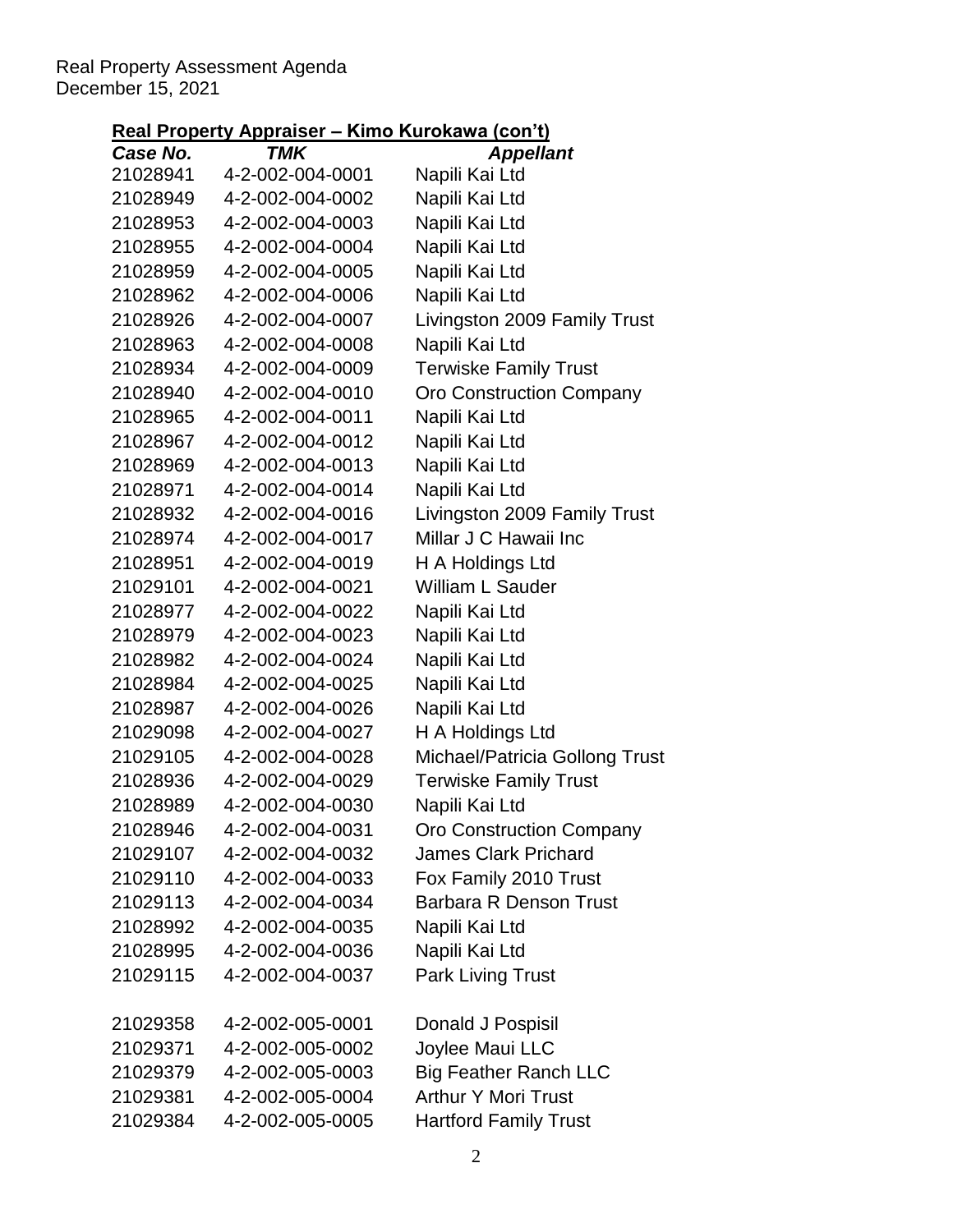# **Real Property Appraiser – Kimo Kurokawa (con't)**

| Case No. | <b>TMK</b>       | <b>Appellant</b>                         |
|----------|------------------|------------------------------------------|
| 21029387 | 4-2-002-005-0006 | <b>Simcock Family Trust</b>              |
| 21029389 | 4-2-002-005-0007 | George Fields III                        |
| 21029392 | 4-2-002-005-0008 | Chris R/Toni J Macaskill Trust           |
| 21029394 | 4-2-002-005-0009 | <b>Parkview Plaza LLC</b>                |
| 21029397 | 4-2-002-005-0010 | Dena C Hollett                           |
| 21029018 | 4-2-002-005-0011 | J C Millar Hawaii Inc                    |
| 21029399 | 4-2-002-005-0012 | Clay S Johnson                           |
| 21029401 | 4-2-002-005-0013 | <b>Xchange Solutions Inc</b>             |
| 21029021 | 4-2-002-005-0014 | Napili Kai Ltd                           |
| 21029404 | 4-2-002-005-0015 | <b>Cagle Family Trust</b>                |
| 21029024 | 4-2-002-005-0016 | Napili-Kai Ltd                           |
| 21029406 | 4-2-002-005-0017 | L Edward Shaw                            |
| 21029409 | 4-2-002-005-0018 | <b>Donald Kennedy Park</b>               |
| 21029432 | 4-2-002-005-0019 | Jay M Jacobus                            |
| 21029435 | 4-2-002-005-0020 | <b>Betts Family Trust</b>                |
|          |                  |                                          |
| 21029055 | 4-2-002-007-0001 | <b>Ronald David Munkley</b>              |
| 21029026 | 4-2-002-007-0002 | Napili Kai Ltd                           |
| 21029060 | 4-2-002-007-0003 | Patricia L Milligan Tr                   |
| 21029062 | 4-2-002-007-0004 | <b>Robertson Cantara LLC</b>             |
| 21029065 | 4-2-002-007-0005 | Sudyl LLC                                |
| 21029067 | 4-2-002-007-0006 | Marjorie G Foster                        |
| 21029040 | 4-2-002-007-0007 | Napili-Kai Ltd                           |
| 21029071 | 4-2-002-007-0008 | Bray Family 1994 Trust                   |
| 21029074 | 4-2-002-007-0009 | <b>Robert Craig Maupin</b>               |
| 21029046 | 4-2-002-007-0010 | Napili Kai Ltd                           |
| 21029077 | 4-2-002-007-0011 | Verne A Laughton 2001 Trust              |
| 21029078 | 4-2-002-007-0012 | Paul B Engler                            |
| 21029079 | 4-2-002-007-0013 | <b>Ulrich Family Trust</b>               |
| 21029080 | 4-2-002-007-0014 | Nancy W Decherd Trust                    |
| 21029082 | 4-2-002-007-0015 | Donald A Wells Jr 2017 Trust             |
| 21029131 | 4-2-002-007-0016 | Victoria L Welch Trust                   |
| 21029132 | 4-2-002-007-0017 | 1355 Hilda Apartments LLC                |
| 21029163 | 4-2-002-007-0018 | Manna Investments LLC                    |
| 21029174 | 4-2-002-007-0019 | Baldwin T Reinhold/Carol A Reinhold Ttee |
| 21029179 | 4-2-002-007-0020 | M E Reinhold Family Partnership          |